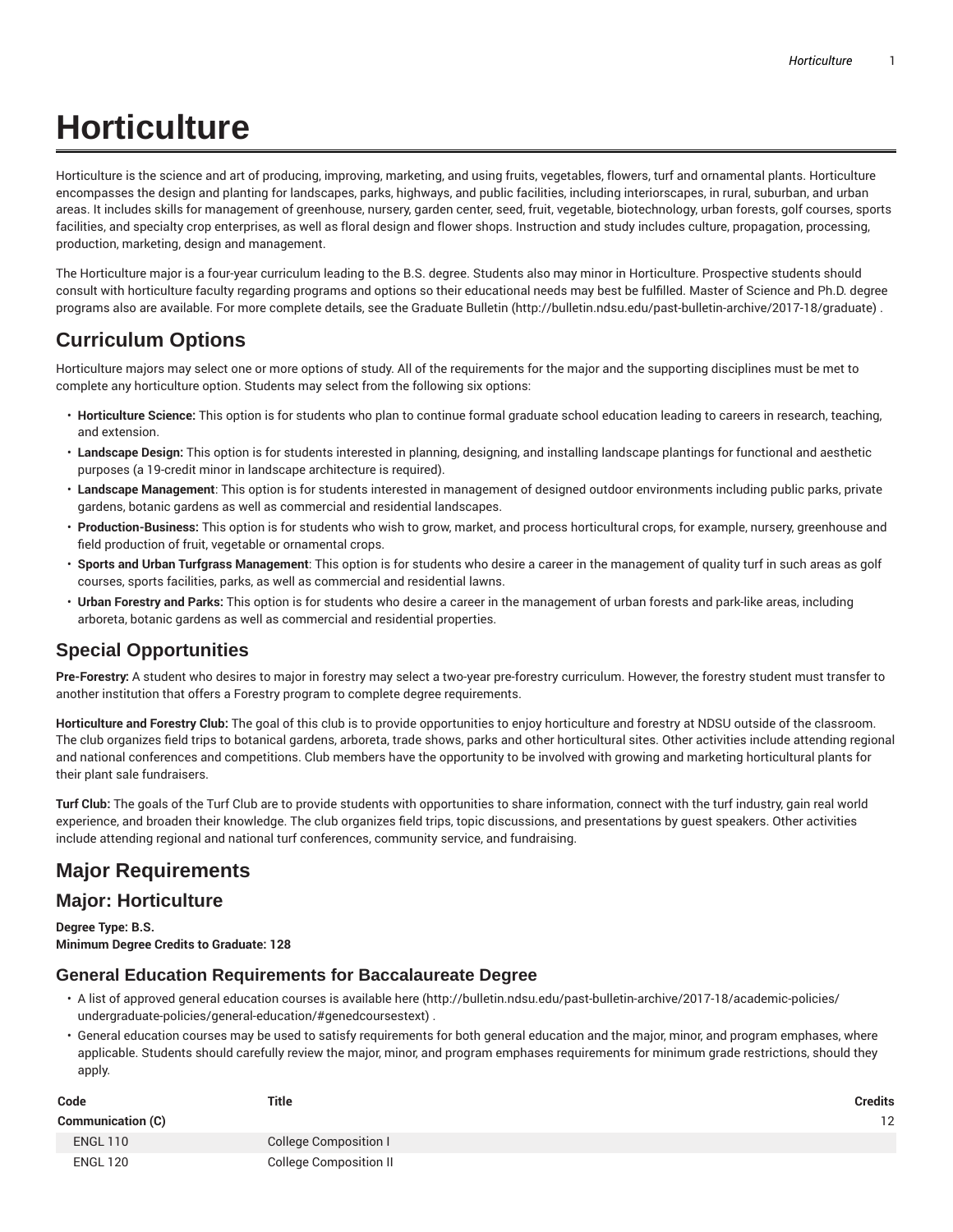| COMM 110                                        | <b>Fundamentals of Public Speaking</b> |                |
|-------------------------------------------------|----------------------------------------|----------------|
| Upper Division Writing <sup>+</sup>             |                                        |                |
| <b>Quantitative Reasoning (R)</b> <sup>†</sup>  |                                        | 3              |
| Science and Technology (S) <sup>+</sup>         |                                        | 10             |
| Humanities and Fine Arts (A) <sup>+</sup>       |                                        | 6              |
| Social and Behavioral Sciences (B) <sup>+</sup> |                                        | 6              |
| Wellness (W) $^{\dagger}$                       |                                        | $\mathfrak{p}$ |
| Cultural Diversity (D) <sup>*†</sup>            |                                        |                |
| <b>Global Perspectives (G)<sup>*†</sup></b>     |                                        |                |
| <b>Total Credits</b>                            |                                        | 39             |

\* May be satisfied by completing courses in another General Education category.

† May be satisfied with courses required in the major. Review major requirements to determine if a specific upper division writing course is required.

#### **Major Requirements**

| Code                                                 | <b>Title</b>                                                                                                                              | <b>Credits</b> |
|------------------------------------------------------|-------------------------------------------------------------------------------------------------------------------------------------------|----------------|
| <b>Required Core Courses for Horticulture</b>        |                                                                                                                                           |                |
| <b>AGRI 150</b>                                      | Agriculture Orientation (Not required for students transferring in 24 or more credits.)                                                   | 1              |
| <b>AGRI 189</b>                                      | Skills for Academic Success <sup>1</sup>                                                                                                  | 1              |
| <b>BIOL 150</b>                                      | General Biology I                                                                                                                         | 3              |
| <b>BIOL 151</b>                                      | General Biology II                                                                                                                        | 3              |
| <b>BOT 380</b>                                       | <b>Plant Physiology</b>                                                                                                                   | 3              |
| <b>CHEM 121</b><br>& 121L                            | General Chemistry I<br>and General Chemistry I Laboratory (May satisfy general education category S)                                      | 4              |
| <b>CHEM 122</b>                                      | General Chemistry II (May satisfy general education category S)                                                                           | 3              |
| <b>CSCI 114</b>                                      | Microcomputer Packages (May satisfy general education category S)                                                                         | 3              |
| or MIS 116                                           | <b>Business Use of Computers</b>                                                                                                          |                |
| <b>ECON 105</b>                                      | Elements of Economics (May satisfy general education category B and G)                                                                    | 3              |
| or ECON 201                                          | <b>Principles of Microeconomics</b>                                                                                                       |                |
| or ECON 202                                          | <b>Principles of Macroeconomics</b>                                                                                                       |                |
| <b>ENT 350</b>                                       | <b>General Entomology</b>                                                                                                                 | 3              |
| <b>MATH 103</b>                                      | College Algebra                                                                                                                           | 3              |
| <b>PLSC 210</b>                                      | <b>Horticulture Science</b>                                                                                                               | 3              |
| <b>PLSC 211</b>                                      | Horticulture Science Lab                                                                                                                  | $\mathbf{1}$   |
| <b>PLSC 323</b>                                      | Principles of Weed Science                                                                                                                | 3              |
| <b>PLSC 355</b>                                      | <b>Woody Landscape Plants</b>                                                                                                             | 3              |
| <b>PLSC 365</b>                                      | Herbaceous Landscape Plants                                                                                                               | 2              |
| <b>PLSC 457</b>                                      | Horticulture and Turfgrass Systems (Capstone)                                                                                             | 3              |
| <b>PLSC 496</b>                                      | <b>Field Experience</b>                                                                                                                   | 2              |
| or PLSC 494                                          | <b>Individual Study</b>                                                                                                                   |                |
| <b>PLSC 491</b>                                      | Seminar                                                                                                                                   | $\mathbf{1}$   |
| <b>PPTH 324</b>                                      | Introductory Plant Pathology                                                                                                              | 3              |
| <b>SOIL 210</b>                                      | Introduction to Soil Science                                                                                                              | 3              |
| <b>STAT 330</b>                                      | Introductory Statistics (May satisfy general education category R)                                                                        | 3              |
| Options: Select one of the six options listed below. |                                                                                                                                           | 36             |
|                                                      | Ontion information: Ctudente must coloct ano of the entigna listed below to complete the major. The standard entign is Dreduction Pueines |                |

Option information: Students must select one of the options listed below to complete the major. The standard option is Production Business; if students wish to complete one of the other options availalbe they must officially declare their option with the Office of Registration and Records.

Total Credits 93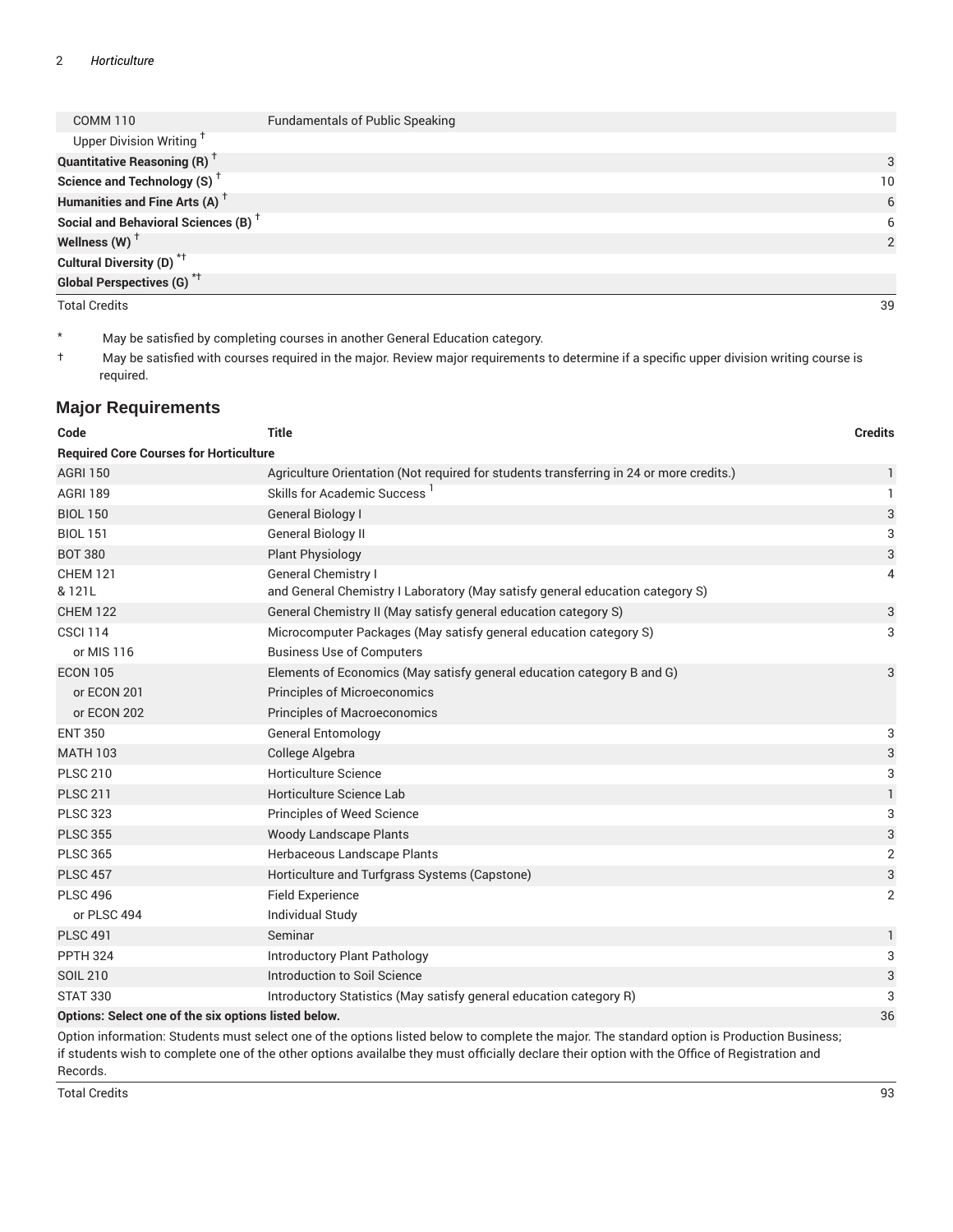1 AGRI189 is only required for first-time, first-year students-A first-time, first-year student is defined as a student who has not yet completed a college course as a college student. Students that are not first-time, first-year students that either transfer into the university or change their major are not required to take AGRI 189.

#### **Production-Business Option (Standard) - 36 Credits Code Title Credits** ACCT 102 **Fundamentals of Accounting 3 Accounting** 3 ENT 431 Principles of Insect Pest Management 3 FIN 320 **Principles of Finance** 3 **Principles of Finance** 3 MGMT 320 **Foundations of Management** 3 **Foundations** of Management 3 MRKT 320 **Foundations of Marketing 3 Foundations 3 3** or MGMT 430 Leadership in Organizations PLSC 368 **Plant Propagation** 3 **Plant Propagation** 3 PPTH 455 **Plant Disease Management** 3 3 or PPTH 457 Landscape Plant Pathology **Electives: Select 15 credits of the following:** 15 ASM 373 Tractors & Power Units PLSC 177 Floral Design I PLSC 296 Field Experience PLSC 375 Turfgrass Management PLSC 375L **Turfgrass Management Laboratory** PLSC 412 Nursery Production and Management PLSC 415 Vegetable Crop Production PLSC 416 Fruit Crop Production PLSC 422 Greenhouse Production and Management PLSC 425 Potato Science PLSC 453 Advanced Weed Science PLSC 465 Advanced Landscape Plants PLSC 484 PLSC 484 PLSC 486 Applied Crop Physiology SOIL 322 Soil Fertility and Fertilizers Total Credits 36

#### **Horticulture Science Option - 36 Credits**

| Code                                           | Title                                  | <b>Credits</b> |
|------------------------------------------------|----------------------------------------|----------------|
| <b>BIOC 260</b>                                | Elements of Biochemistry               | 4              |
| CHEM 122L                                      | <b>General Chemistry II Laboratory</b> |                |
| <b>CHEM 341</b>                                | Organic Chemistry I                    | 4              |
| & 341L                                         | and Organic Chemistry I Laboratory     |                |
| <b>MATH 146</b>                                | <b>Applied Calculus I</b>              | $\overline{4}$ |
| <b>PLSC 315</b>                                | Genetics                               | 3              |
| <b>PLSC 315L</b>                               | <b>Genetics Laboratory</b>             |                |
| <b>PLSC 368</b>                                | <b>Plant Propagation</b>               | 3              |
| <b>PLSC 486</b>                                | <b>Applied Crop Physiology</b>         | 3              |
| Electives: Select 13 credits of the following: |                                        | 13             |
| <b>CLAS 180</b>                                | Scientific Term: Greek & Latin         |                |
| <b>PLSC 296</b>                                | Field Experience                       |                |
| <b>PLSC 375</b>                                | <b>Turfgrass Management</b>            |                |
| & 375L                                         | and Turfgrass Management Laboratory    |                |
| <b>PLSC 411</b>                                | Genomics                               |                |
| <b>PLSC 412</b>                                | Nursery Production and Management      |                |
| <b>PLSC 415</b>                                | Vegetable Crop Production              |                |
| <b>PLSC 416</b>                                | <b>Fruit Crop Production</b>           |                |
|                                                |                                        |                |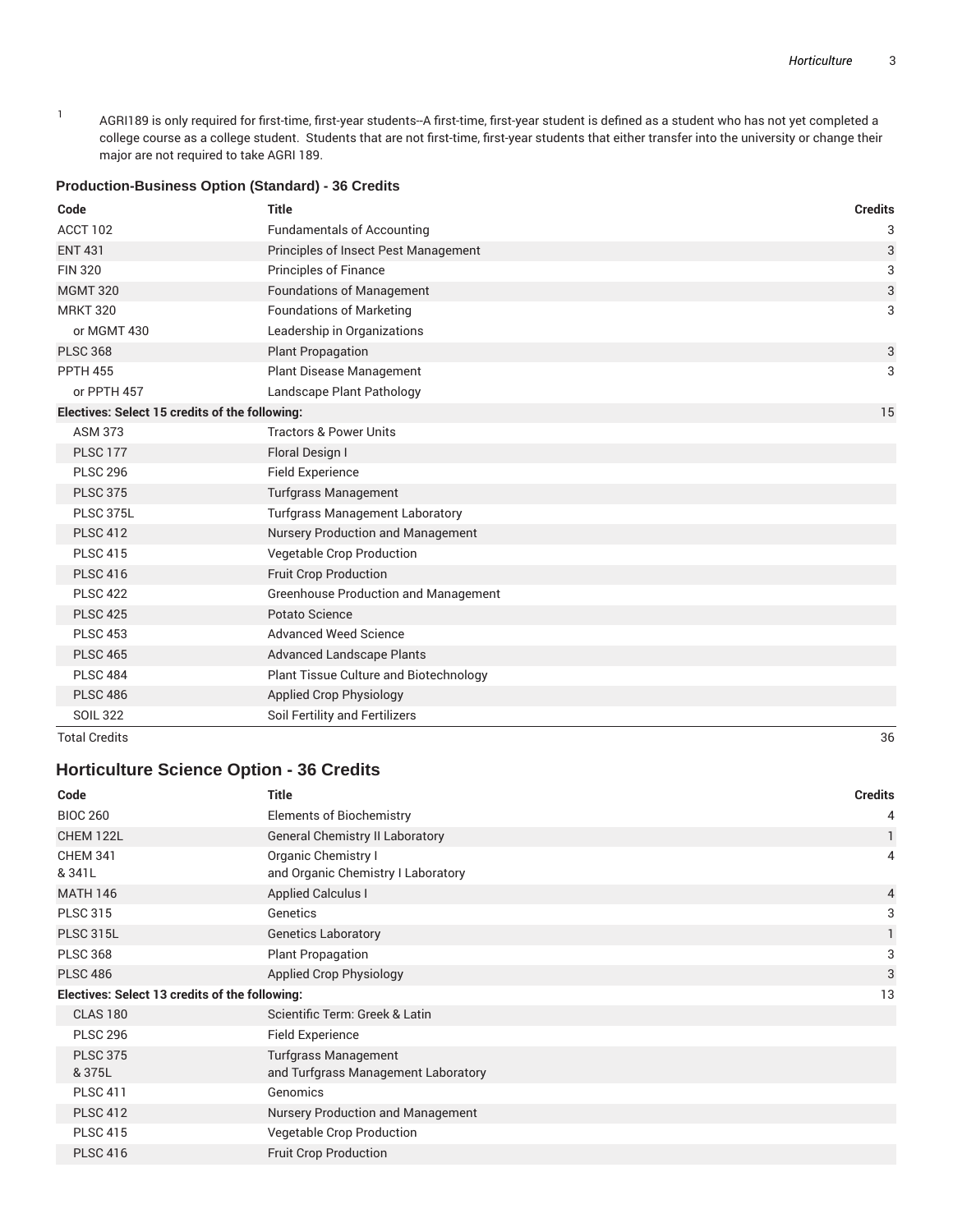| <b>PLSC 422</b> | <b>Greenhouse Production and Management</b> |
|-----------------|---------------------------------------------|
| <b>PLSC 425</b> | Potato Science                              |
| <b>PLSC 431</b> | Intermediate Genetics                       |
| <b>PLSC 444</b> | Applied Plant Breeding and Research Methods |
| <b>PLSC 453</b> | Advanced Weed Science                       |
| <b>PLSC 485</b> | Arboriculture Science                       |
| <b>PPTH 455</b> | <b>Plant Disease Management</b>             |
| or PPTH 457     | Landscape Plant Pathology                   |
| SOIL 465        | Soil And Plant Analysis                     |
| STAT 331        | <b>Regression Analysis</b>                  |
| STAT 367        | Probability                                 |
| <b>STAT 462</b> | Introduction to Experimental Design         |
|                 |                                             |

Total Credits 36

#### **Landscape Design Option - 36 Credits**

This option also requires the completion of the Landscape Architecture minor (19 credits).

| Code                                           | <b>Title</b>                                     | <b>Credits</b> |
|------------------------------------------------|--------------------------------------------------|----------------|
| <b>PLSC 177</b>                                | Floral Design I                                  | $\overline{2}$ |
| <b>PLSC 341</b>                                | Landscape Bidding, Contracting and Operations    | $\overline{2}$ |
| <b>PLSC 465</b>                                | <b>Advanced Landscape Plants</b>                 | $\overline{2}$ |
| Electives: Select 11 credits of the following: |                                                  | 11             |
| <b>PLSC 296</b>                                | <b>Field Experience</b>                          |                |
| <b>PLSC 375</b>                                | <b>Turfgrass Management</b>                      |                |
| PLSC 375L                                      | <b>Turfgrass Management Laboratory</b>           |                |
| <b>PLSC 412</b>                                | Nursery Production and Management                |                |
| <b>PLSC 422</b>                                | <b>Greenhouse Production and Management</b>      |                |
| <b>PLSC 468</b>                                | Landscape Irrigation Design                      |                |
| <b>PLSC 469</b>                                | Landscape Irrigation Installation and Management |                |
| <b>PLSC 485</b>                                | Arboriculture Science                            |                |
| <b>PPTH 457</b>                                | Landscape Plant Pathology                        |                |
| <b>Landscape Architecture Minor</b>            |                                                  |                |
| <b>Core Courses</b>                            |                                                  |                |
| LA 231                                         | Landscape Architecture Graphics                  | 3              |
| LA 271                                         | Introduction to Landscape Architecture Studio    | 6              |
| Electives: Select 10 credits of the following: |                                                  | 10             |
| LA 232                                         | Design Technology                                |                |
| LA 272                                         | Parks & Open Spaces Studio                       |                |
| LA 322                                         | History of Landscape Architecture                |                |
| LA 341                                         | Site Development and Detailing I                 |                |
| LA 342                                         | Site Development and Detailing II                |                |
| LA 441                                         | Site Development and Detailing III               |                |
| <b>Total Credits</b>                           |                                                  | 36             |

### **Landscape management Option - 36 Credits**

| Code            | Title                                         | <b>Credits</b> |
|-----------------|-----------------------------------------------|----------------|
| ACCT 102        | <b>Fundamentals of Accounting</b>             | 3              |
| <b>FIN 320</b>  | <b>Principles of Finance</b>                  | 3              |
| <b>MGMT 320</b> | <b>Foundations of Management</b>              | 3              |
| <b>PLSC 341</b> | Landscape Bidding, Contracting and Operations | $\overline{2}$ |
| <b>PLSC 370</b> | Landscape Management                          | 3              |
| <b>PLSC 465</b> | <b>Advanced Landscape Plants</b>              | $\overline{2}$ |
| <b>PLSC 468</b> | Landscape Irrigation Design                   | 2              |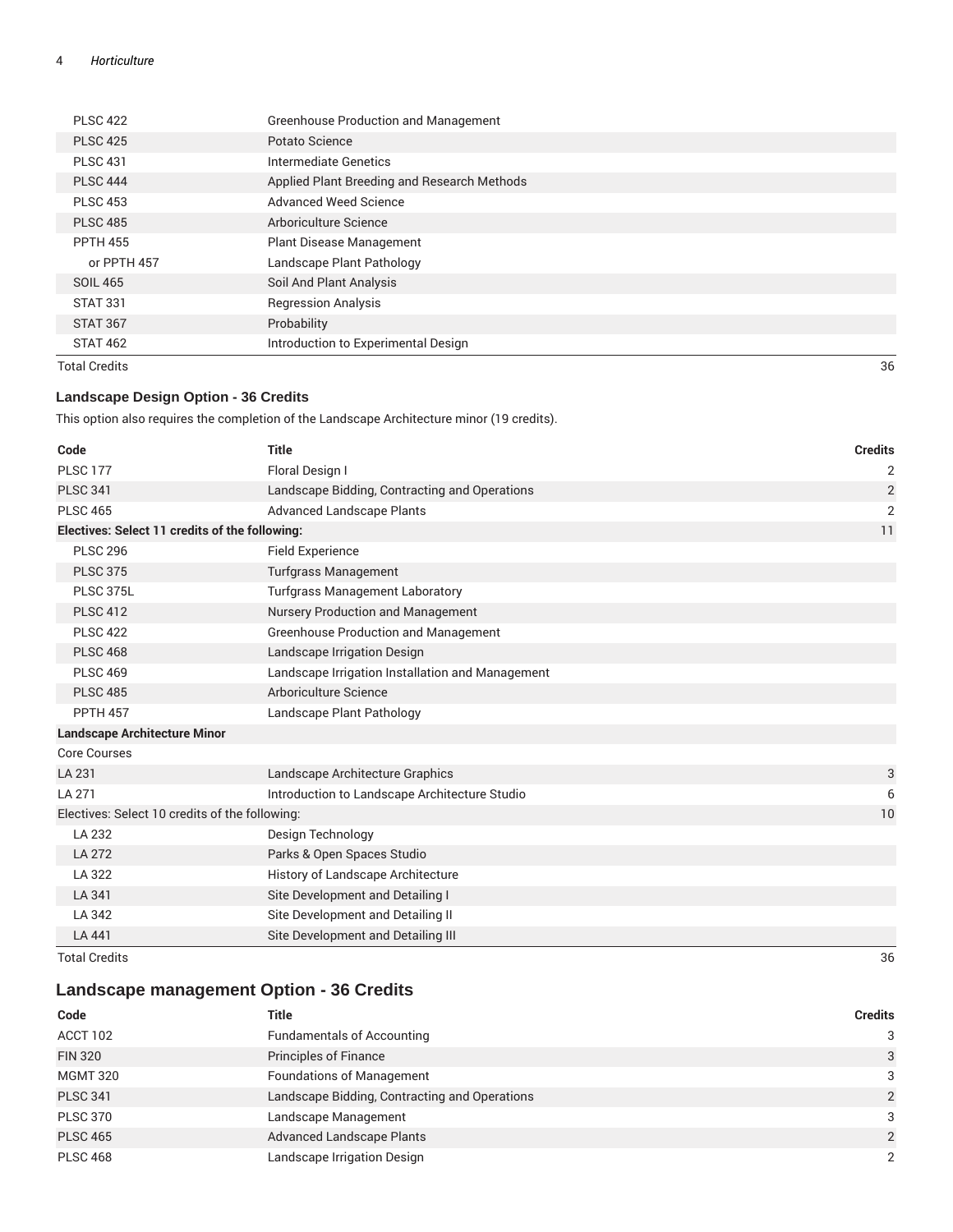| <b>Total Credits</b>                           |                                                  | 36             |
|------------------------------------------------|--------------------------------------------------|----------------|
| <b>SOIL 322</b>                                | Soil Fertility and Fertilizers                   |                |
| <b>PLSC 485</b>                                | Arboriculture Science                            |                |
| <b>PLSC 480</b>                                | <b>Advanced Turfgrass Topics</b>                 |                |
| <b>PLSC 412</b>                                | Nursery Production and Management                |                |
| PLSC 375L                                      | <b>Turfgrass Management Laboratory</b>           |                |
| <b>PLSC 375</b>                                | <b>Turfgrass Management</b>                      |                |
| <b>PLSC 368</b>                                | <b>Plant Propagation</b>                         |                |
| <b>PLSC 296</b>                                | <b>Field Experience</b>                          |                |
| <b>ENT 431</b>                                 | Principles of Insect Pest Management             |                |
| Electives: Select 13 credits of the following: |                                                  | 13             |
| <b>PPTH 457</b>                                | Landscape Plant Pathology                        | 3              |
| <b>PLSC 469</b>                                | Landscape Irrigation Installation and Management | $\overline{2}$ |
|                                                |                                                  |                |

#### **Sports & Urban Turfgrass management Option - 36 Credits**

| Code                                                 | <b>Title</b>                                                       | <b>Credits</b> |
|------------------------------------------------------|--------------------------------------------------------------------|----------------|
| ACCT 102                                             | <b>Fundamentals of Accounting</b>                                  | 3              |
| <b>FIN 320</b>                                       | <b>Principles of Finance</b>                                       | 3              |
| <b>MGMT 320</b>                                      | <b>Foundations of Management</b>                                   | 3              |
| <b>PLSC 215</b>                                      | Weed Identification                                                | 1              |
| <b>PLSC 375</b><br>& 375L                            | <b>Turfgrass Management</b><br>and Turfgrass Management Laboratory | 4              |
| <b>PLSC 381</b>                                      | <b>Sports Turf Operations</b>                                      | 3              |
| <b>PLSC 468</b>                                      | Landscape Irrigation Design                                        | $\overline{2}$ |
| <b>PLSC 469</b>                                      | Landscape Irrigation Installation and Management                   | $\overline{2}$ |
| <b>PPTH 457</b>                                      | Landscape Plant Pathology                                          | 3              |
| <b>SOIL 322</b>                                      | Soil Fertility and Fertilizers                                     | 3              |
| <b>Electives: Select 9 credits of the following:</b> |                                                                    | 9              |
| <b>ASM 373</b>                                       | <b>Tractors &amp; Power Units</b>                                  |                |
| <b>ASM 374</b>                                       | <b>Power Units Laboratory</b>                                      |                |
| <b>ENT 431</b>                                       | Principles of Insect Pest Management                               |                |
| <b>HNES 128</b>                                      | Golf                                                               |                |
| <b>PLSC 219</b>                                      | Introduction to Prairie & Community Forestry                       |                |
| <b>PLSC 296</b>                                      | <b>Field Experience</b>                                            |                |
| <b>PLSC 341</b>                                      | Landscape Bidding, Contracting and Operations                      |                |
| <b>PLSC 465</b>                                      | <b>Advanced Landscape Plants</b>                                   |                |
| <b>PLSC 480</b>                                      | <b>Advanced Turfgrass Topics</b>                                   |                |
| <b>PLSC 485</b>                                      | Arboriculture Science                                              |                |
| <b>PPTH 455</b>                                      | Plant Disease Management                                           |                |
| <b>SOIL 217</b>                                      | Introduction to Meteorology & Climatology                          |                |

Total Credits 36

### **Urban Forestry & Parks Option - 38 Credits**

| Code                                           | Title                                         | <b>Credits</b> |
|------------------------------------------------|-----------------------------------------------|----------------|
| ACCT 102                                       | <b>Fundamentals of Accounting</b>             | 3              |
| <b>FIN 320</b>                                 | <b>Principles of Finance</b>                  | 3              |
| <b>MGMT 320</b>                                | <b>Foundations of Management</b>              | 3              |
| <b>PLSC 219</b>                                | Introduction to Prairie & Community Forestry  | 2              |
| <b>PLSC 386</b>                                | Arboriculture Climbing and Rigging Operations | 2              |
| <b>PLSC 465</b>                                | <b>Advanced Landscape Plants</b>              | 2              |
| <b>PLSC 485</b>                                | Arboriculture Science                         | 3              |
| <b>PPTH 457</b>                                | Landscape Plant Pathology                     | 3              |
| Electives: Select 15 credits of the following: |                                               | 15             |